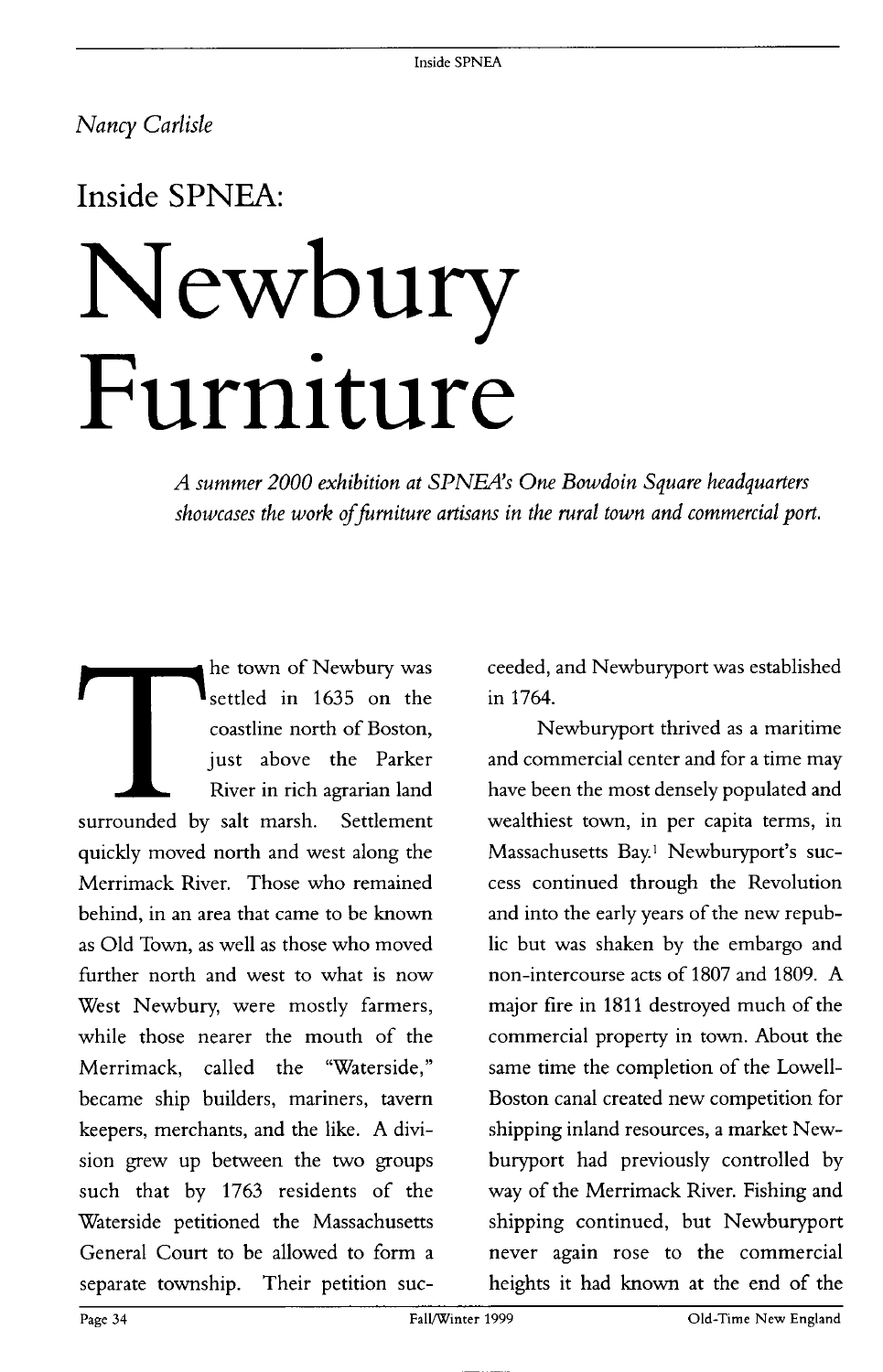**eighteenth century. In contrast, the surrounding town of Newbury during this period remained agricultural and, never having risen as far, was less affected by these shifting economic forces.** 

**As part of the 1985 celebration of the 350th anniversary of the founding of Newbmy, historian Peter Benes directed a project to identify all the surviving objects-furniture, prints, tools, and other artifacts-that were owned in Newbury or Newburyport between 1635 and 1835.2 The result is an archive of materials that show consumer practice. The project also identified nearly 150 cabinetmakers, turners, joiners, and chair makers working in Newbury and Newburyport within this two-hundredyear period. This finding suggests that by the end of the eighteenth century furniture making in Newbury and Newburyport was an important industry, rivaling production in such better-known furniture centers as Salem, Massachusetts, and Portsmouth, New Hampshire.3** 

**This study of selected Newbury and** 

**Newburyport furniture draws on SPNEA's collection of more than fifty pieces made in these towns in the seventeenth, eighteenth, and early nineteenth centuries. These thirteen pieces are suggestive both of shop practice and consumer choice in Newbury and Newburyport in the period of Newburyport's ascendancy between roughly 1750 and 1810. More detailed study of this collection and other pieces of furniture made in the two towns might help answer questions that relate the manufacture and purchase of household goods to larger social and cultural issues-whether, for example, as Peter Benes suggests, the furniture tastes of rural consumers differed noticeably from those of urban buyers, whether consumers in agrarian or commercial areas identified a Newbury or Newburyport "style," and how cabinetmakers, both rural and urban, understood and reached their markets.** 

All photographs are by David Bohl unless other**wise indicated.**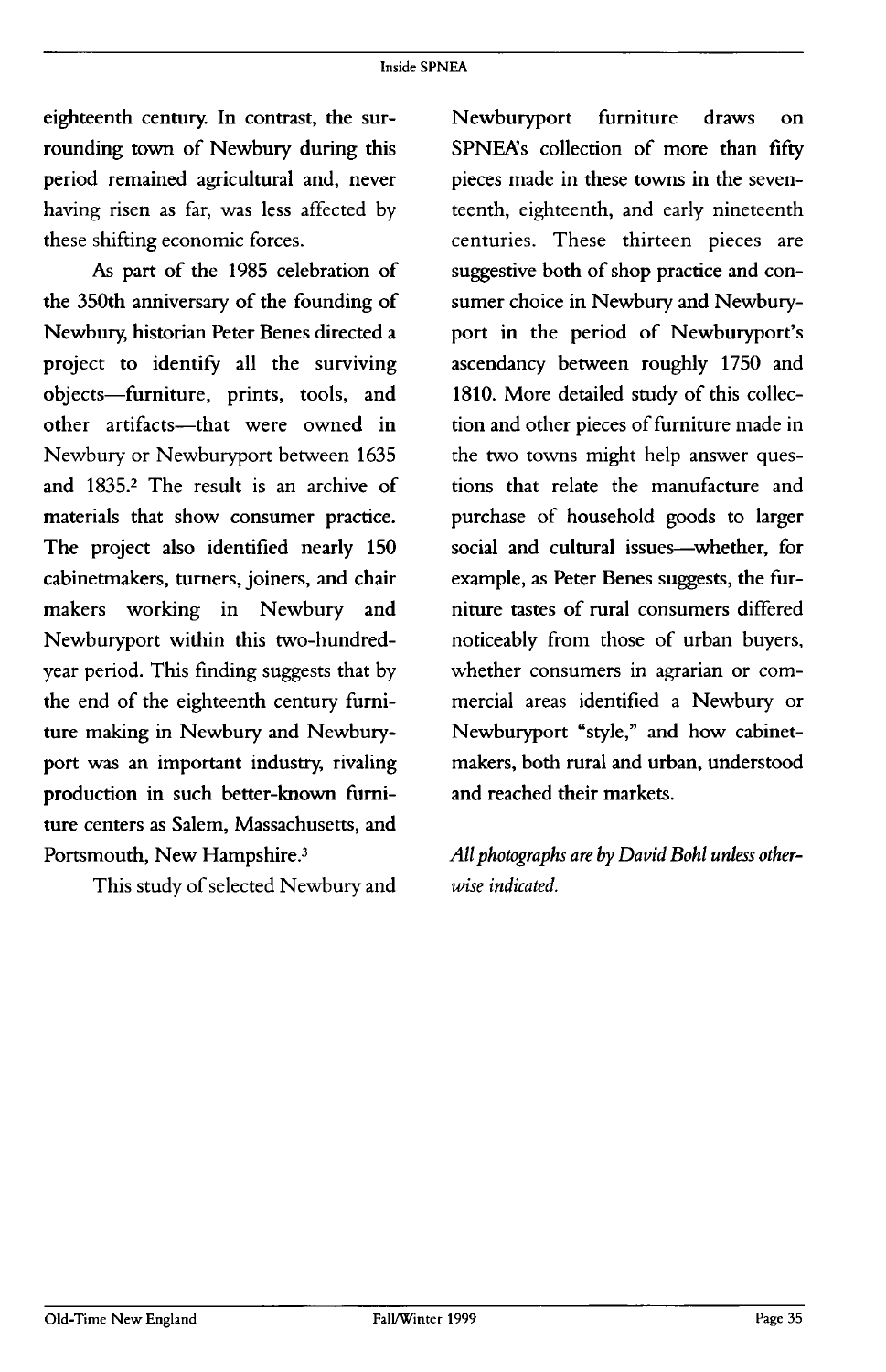

Secretary, about 1805-10, made by Clark Morss (1783-1814), Newburyport; mahogany, mahogany veneer, white pine. 1975.191.

**This Federal-style secretary is the only known labeled piece of furniture by cabinetmaker Clark Morss, whose shop was on Middle Street in Newburyport. The secretary's broadly sweeping base is typical of Massachusetts North Shore cabinetmaking of this period. While no other examples of Morss's work are known, the better-known cabinctmaker Joseph Short, whose account book survives at the Peabody Essex Museum in Salem, apparently bought piece work from Morss. To streamline production, preindustrial furniture makers, like postindustrial ones, often purchased parts from other craftsmen.**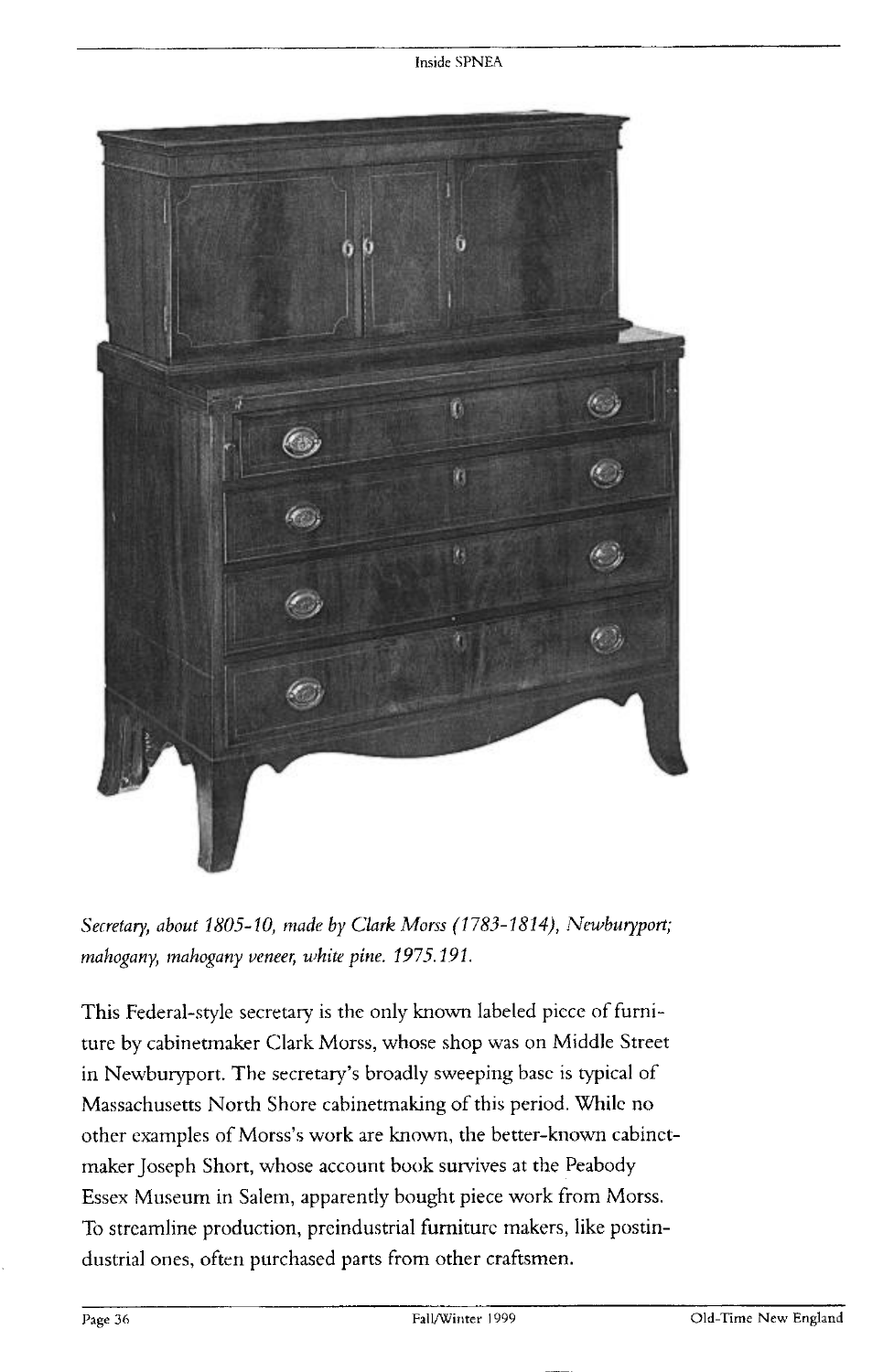#### **Inside SPNFA**



Rocking Chair, 1806, made by Joseph Short (1771-1819), Newburyport; mahogany, white pine, **birch. 1986.43.** 

**This rocking chair, whose removable slip seat concealed a potty hole, was almost certainly a custom order, perhaps made for an invalid. The chair is labeled by the Newburyport furniture maker Joseph Short and is inscribed with the date 1806. Rocking chairs had been in use at least since the middle of the eighteenth century, but this may be one of the earliest surviving dated rocking chairs. Although rockers were often added to chairs some time after they were made, the way the chair legs are tenoned into the rockers suggest that these are original.4**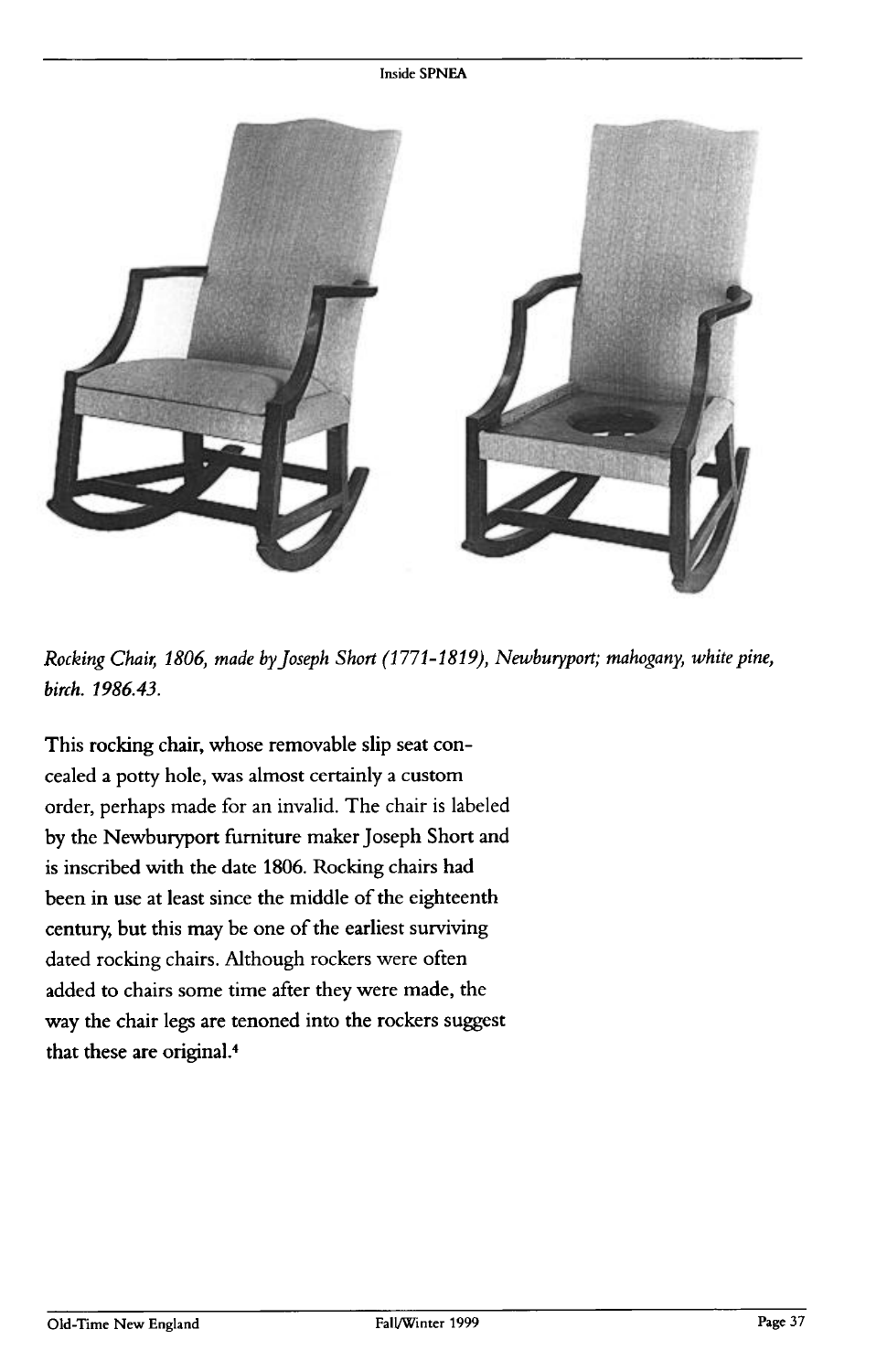

Left: Desk and Bookcase, about 1780-1800, possibly made by Abner Toppan (1763-1836), **Newburyport; mahogarzy, white pine. 1986.460.**  Right: Desk and Bookcase, about 1775-1800, possibly made by Abner Toppan, Newburyport;

**cherry, white pine. 1942.1200.** 

**Thcsc two desk and bookcases are among a group of related case pieces with similar**  features, including the use of scrolled **pediments with round cutouts and vaseshaped central plinths, carved pinwheels, serpentine door panels, and the S-shaped curved feet known as ogcc bracket feet. Two similar pieces at the Newburyport Public Library and a high chest at the** 

**Historical Society of Old Ncwbury are attributed to cabinetmaker Abner Toppan, suggesting that these too may have been made by him.6** 

**The desk at left belonged to the Littles, a family with deep roots in Newbury who moved into the seventeenth-century Spencer-Pcircc-Little house in 1851.**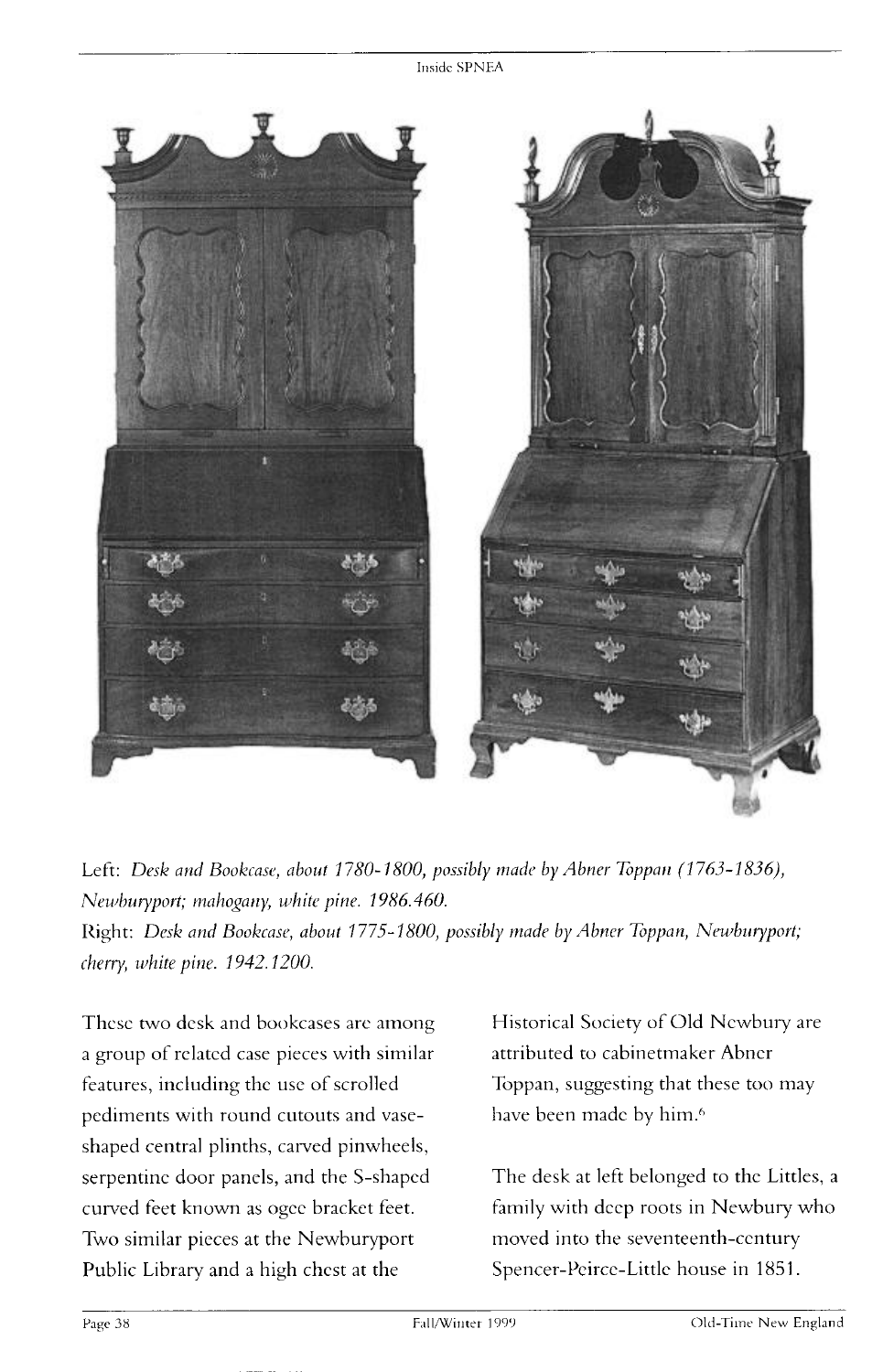

**Interior of 1942.1200** 

**They may at that time have cut down the bonnet (the covered pediment on the top of the case), cut the flames off the finials, and replaced the feet in order to fit the desk and bookcase into the low-ceilinged rooms of their home. A comparison to the cutout in the bonnet of the desk at right confirms that the two were made from the same template and, therefore, almost certainly in the same shop.7 The detail of the interior of the Little desk and bookcase (above) shows a feature that appears on numer-**

**ous desks with Newbury and Newburyport histories, some clearly made in workshops other than Toppan's. The bellied shape of the columns on the document drawers shows up again and again and suggests that Toppan and other local cabinetmakers were purchasing these from the same local turner, perhaps Joshua Davis or John Poor, two turners working in Newburyport in the**  last quarter of the eighteenth century.<sup>8</sup>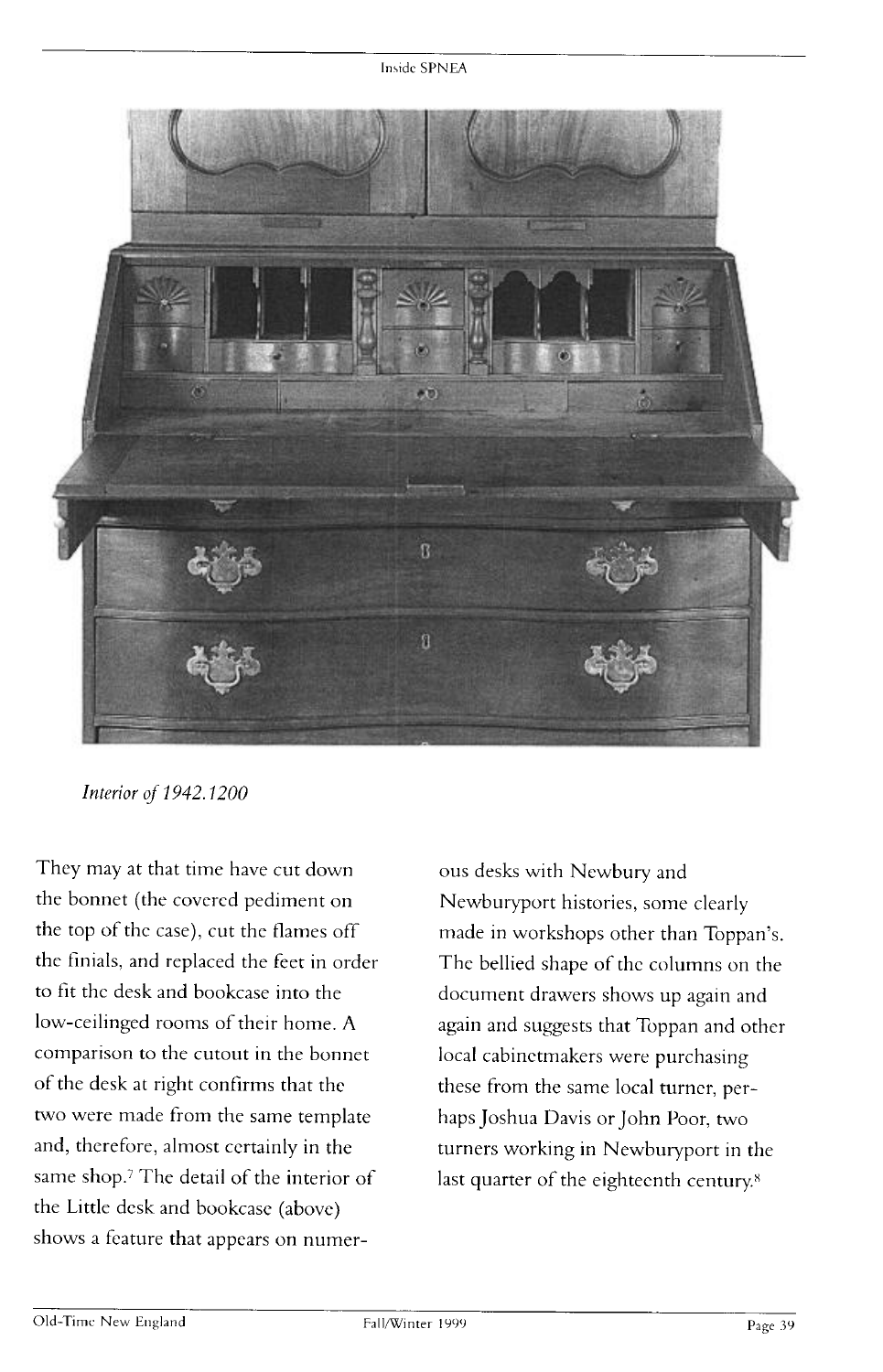

**Looking Glass, about 1807-9, made by Bernard Cermenati (ca. 1783-1818), Newbutypott; gilt wood and gesso, silvered and painted glass. 1963.101.** 

**In 1807 Bernard Cermenati opened a looking glass store at 10 State Street in Newburyport, where he remained only two years before removing to Salem at the end of 1809. This labeled looking glass was purchased to embellish the low-ceilinged parlor of the seventeenth-century Coffin house on High Road in Newbury. By the beginning of the nineteenth century, the Coffin house had been legally divided and was inhabited by two families, cousins who were the fifth and sixth generations of Coffins to live in the house. Edmund Coffin (1764-1825) married his second wife in 1809. The wedding perhaps provided the occasion for the purchase of this looking glass, a fashionable and expensive addition to the family's most public room.** 

**Bernard Cermenati was one of a number of Italian-born craftsmen working as gilders and looking-glass merchants in Boston, Salem, and Newburyport at the beginning of the nineteenth century.5 All provided looking glasses like this one, in the simple, architectural style of the English design tradition. The pillar frame was common to New England looking glasses, and it is likely that one or two craftsmen supplied parts to many different looking-glass makers.**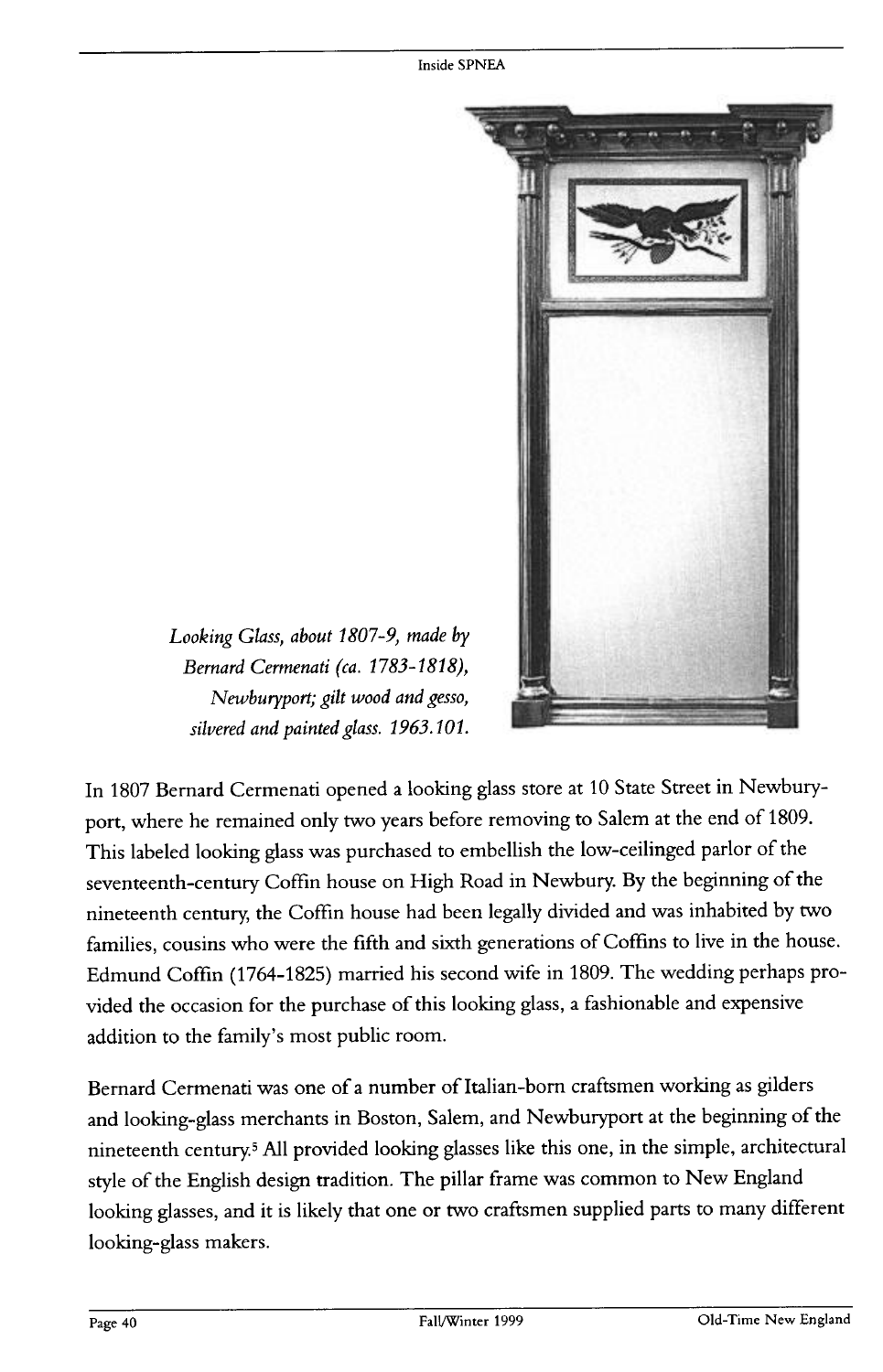

**Desk, about 3 780- 1800, and Bookcase, about 7810, Newburyport; mahogany, white pine. 1940.799.** 

**This desk and bookcase was owned by Richard Bartlet (1763-1832) and his wife Hannah Pettingell Bartlet (1765-1836) of Newburyport. The desk was made for Bartlet sometime between 1780 to 1800. Some years later he had the bookcase made for it, apparently not bothered by the stylistic inconsistencies of Federal inlays and pierced finials placed over a desk in Chippendale style, indicated by the ball-and-claw feet, the dropped shell pendant, the swelled front, the brasses, and the use of highly figured mahogany.9 Richard Bartlet came from a family of cordwainers, or shoemakers, who were among the first settlers of Newbury. He and his brother profited from mercantile interests during the Revolution, his brother becoming Newburyport's wealthiest citizen by the end of the eighteenth century. Yet despite his family's newfound wealth, a spirit of frugality may have**  led Bartlet to update, rather than replace, an old piece of furniture.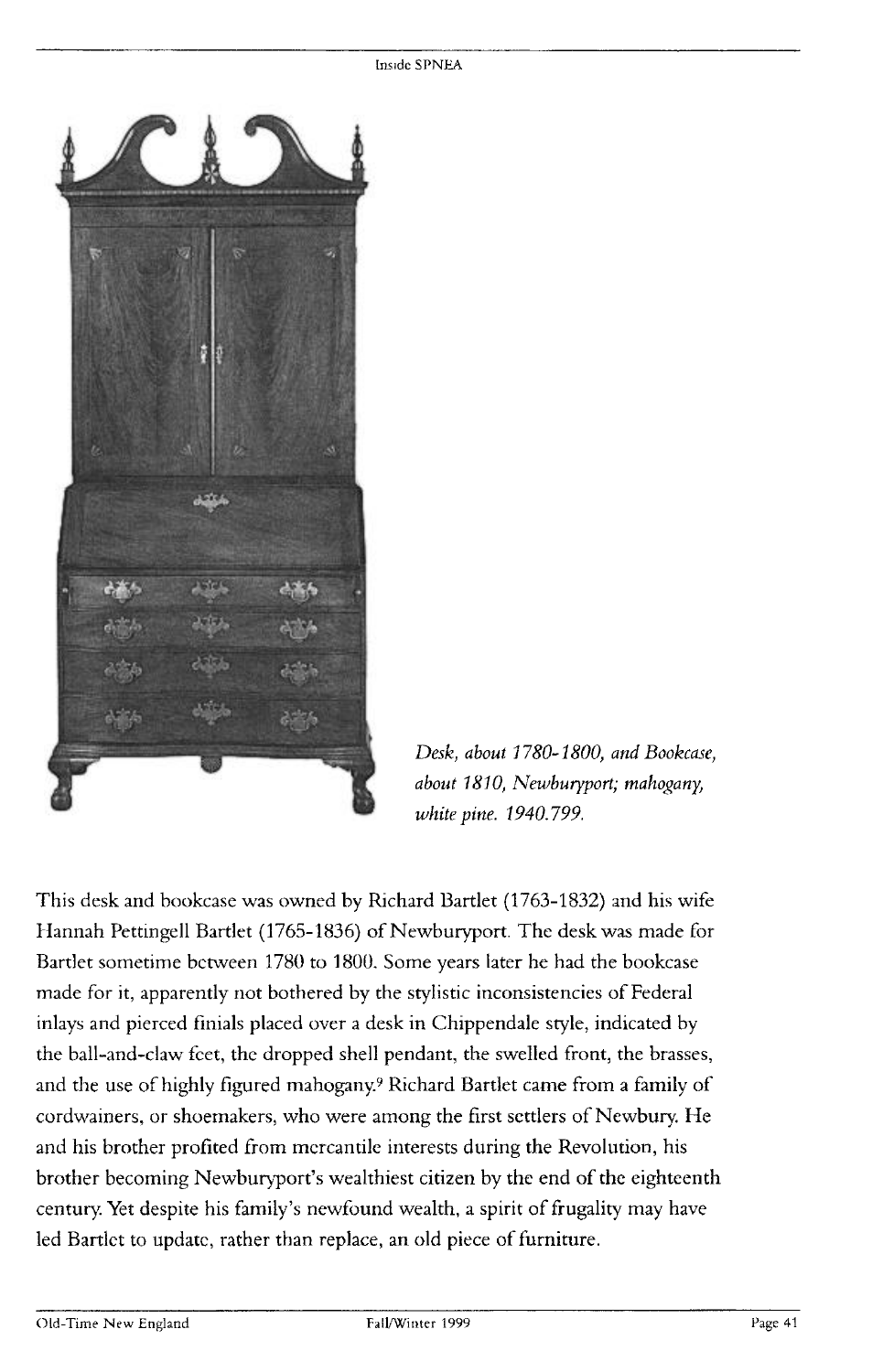#### **Inside SPNEA**





**Upholstered Ribbon-Back Side Chair; about 1785- 1800, Essex County, Massachusetts; mahogany. 1986.194.1.** 

**Ribbon-Back Side Chair, about 1780-1810, Newbury or Newburyport; birch, soft maple, rush. 1986.38.2.** 



Parlor, Spencer-Pierce-Little house, Newbury, 1914, showing one of the ribbon-back chairs, **photograph in Mary Northend, Historic Homes of New England (Boston, 1914).**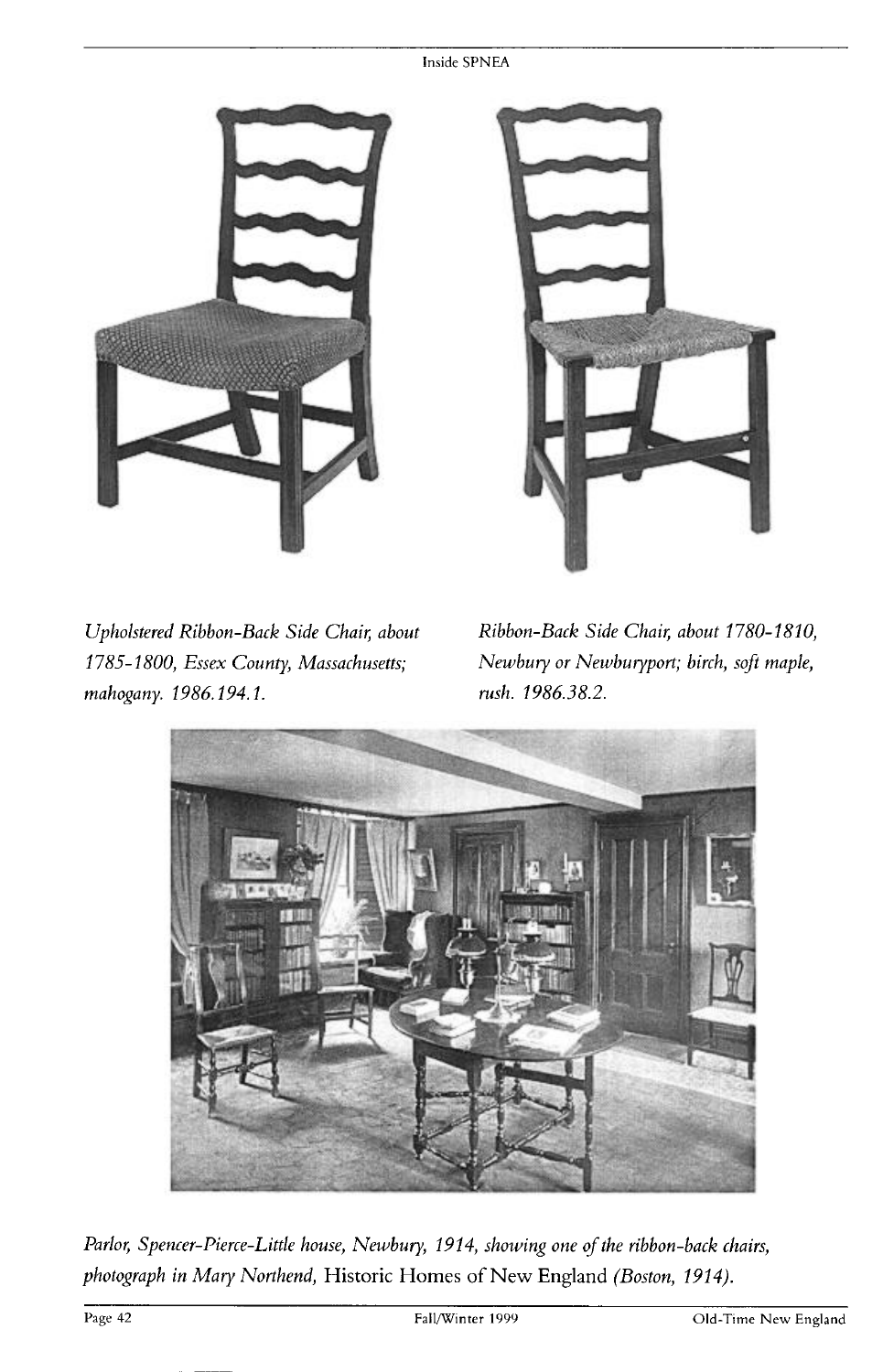

**Ribbon-Back Side Chair, about 1780- 1810, Newbury or Newburyport; birch, soft maple, rush. 1986.64.2.** 

**While chairs similar to these were made in Salem and southern New Hampshire, this simple type of ribbonback chair appears to have been particularly popular in Newbury and Newburyport. These three examples came from the Little family. When they moved into the Spencer-Peirce-Little house in 1851 they found at least three chairs like these that had been left behind by the previous occupants. The rush-seated ribbonback chair (center) is one of four that the Littles purchased at a local auction around 1850. Two pairs similar to these survive at the Coffin House, nearby on High Road, and the antique collector Ben: Perley Poore owned a pair at his Indian Hill estate in West Newbury. Another similar chair, from the Chase-Thurlow House in West Newbury, is now in the collections of the Historical Society of Old Newbury. A chair similar to the upholstered one at left belonged to Newburyport merchant Micajah Lunt (1764-1840) and survives in private ownership."**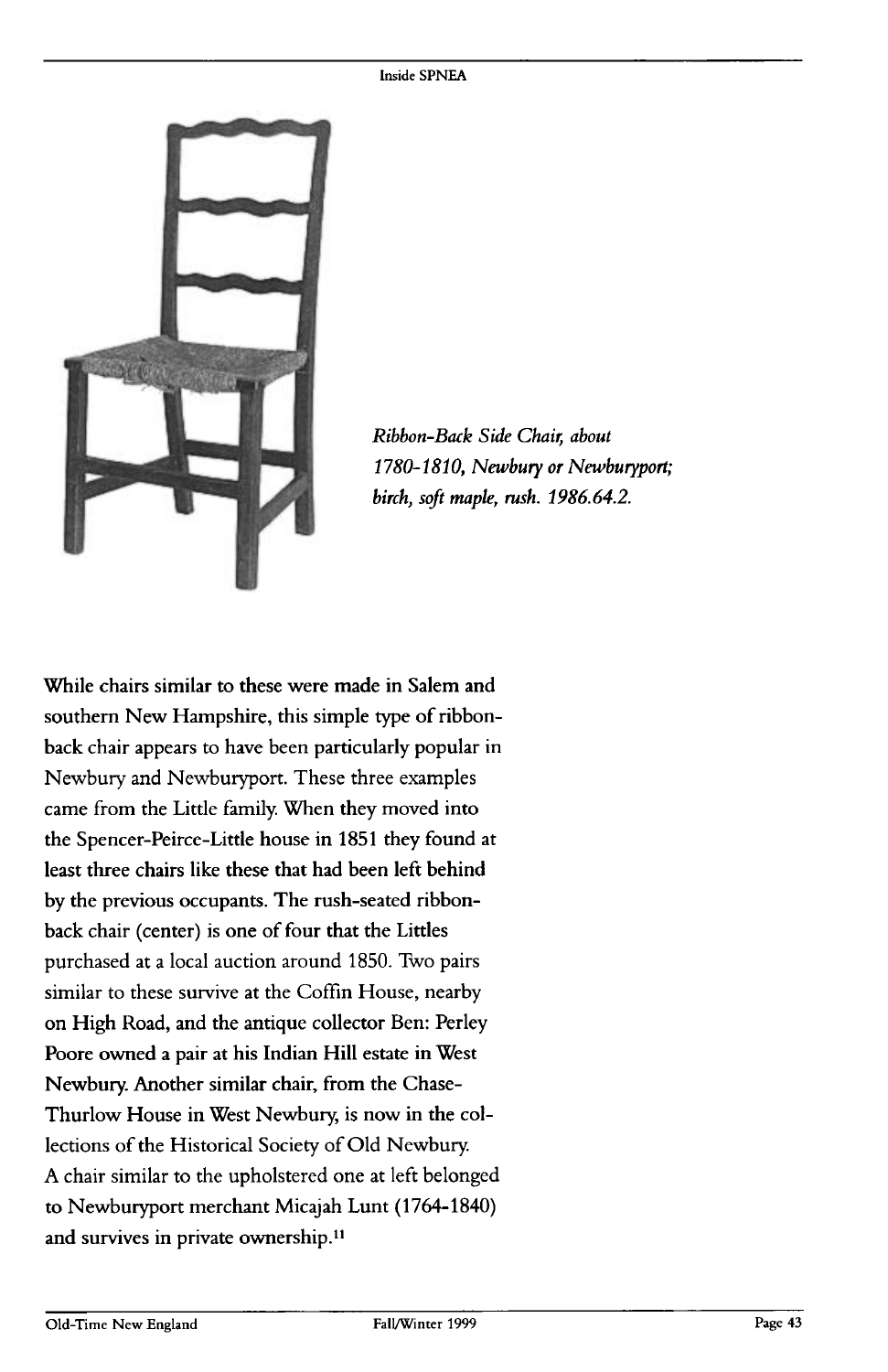

**Drop-Leaf Tables, 1760-75, Newbuty or Newburyport; mahogany, maple, white pine. 1963.110 (left) and 1998.1 (right).** 

**These tables both have histories of use in Newbury, the one at left purchased for the Coffin House and the one at right bearing a history of ownership by Revolutionary War hero Offm Boardman. Although nearly identical in design, slight variations in construction details-the thickness of the "hinge" rails attaching the swinging legs, the design of the cutout on the**  hinge of those legs, the width of the top board-sug**gest that while undoubtedly made by the same shop, one table may have been made a few years later than the other when different materials were laid by; perhaps different journeymen made their own choices about how to attach the legs to the table top.**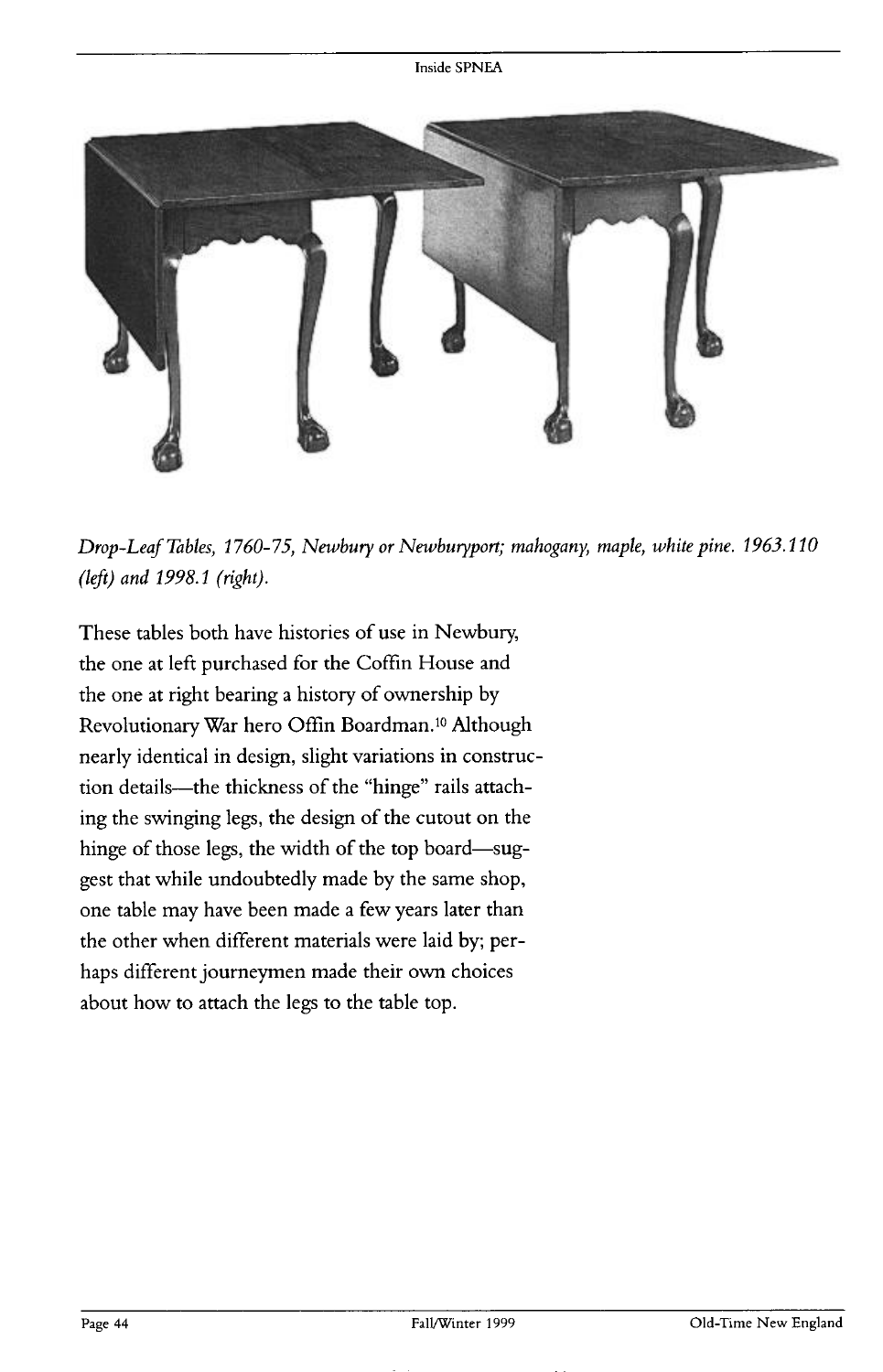

1963.110 fully extended.



**1998. ? fully extended**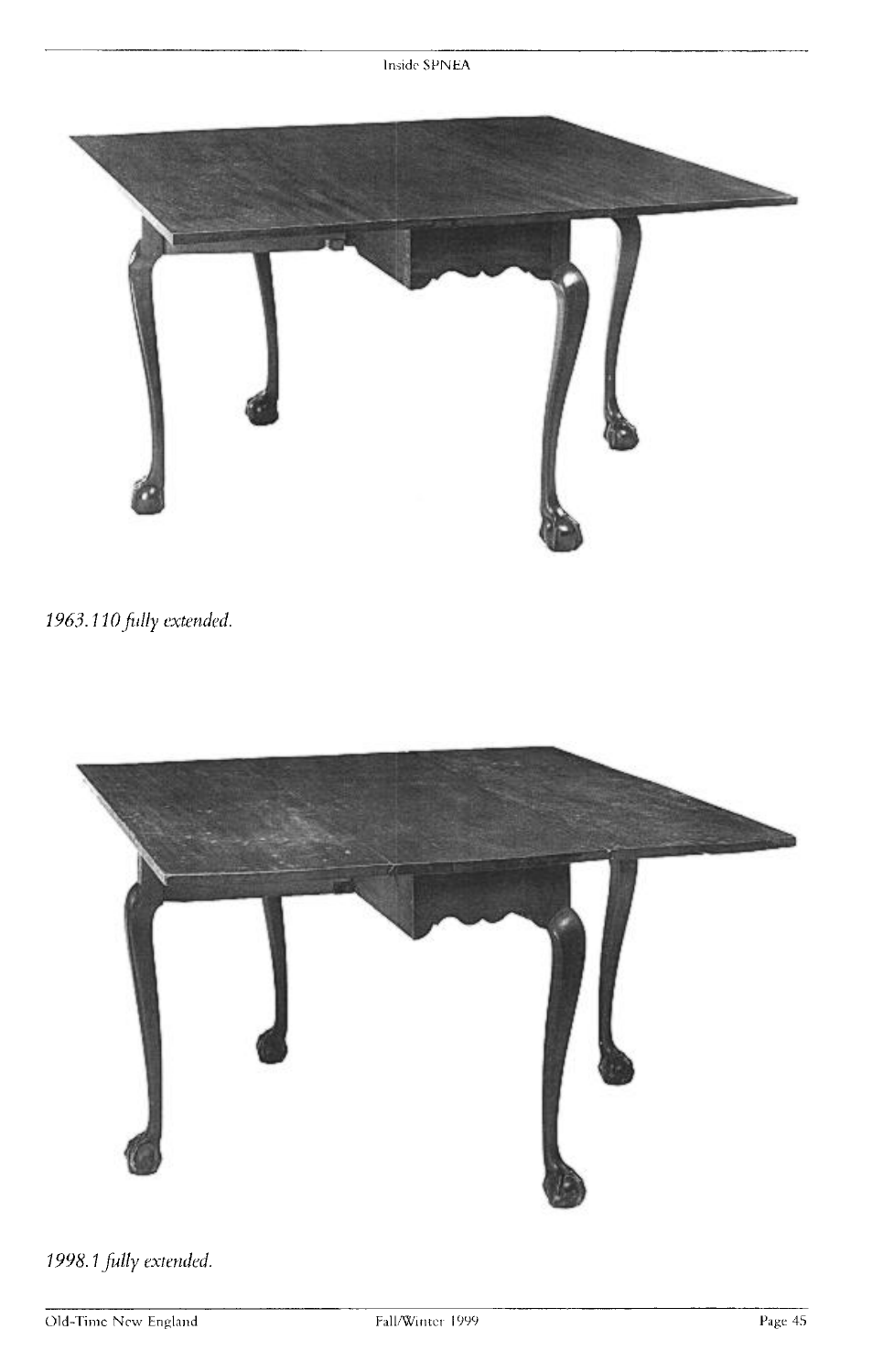

Dining room, Highfields (the Adams house), Byfield, Massachusetts, 1914, showing the rush-seated **chairs, photograph in Mary Northend, Historic Homes of New England (Boston, 2914).** 

**The design of the crest of these two chairs-incorporating a scalloped top with**  sharp projecting ends—survives on a small group of chairs with Newbury or **southern New Hampshire histories. The chair at top right belonged to the Coffin family of Newbury. The other chair is one of a set of six purchased at the Byfield estate Highfields in 1938 by the collector Nina Fletcher Little. According to Highfield's owner at the time, the chairs Little bought had belonged to his grandmother, Miriam Coker Thurlow of West Newbury. The distinctive bow-shaped crest on these two chairs and on related examples has led furniture scholars to speculate whether this might have been an identifiable feature of Newbury-made chairs in the eighteenth century. An intriguing reference in the 1784 Nantucket probate inventory of Silvanus Coffin to "6 Newberry Chairs" suggests that perhaps Newbury chairs were a known type. Yet given Coffin's family connections to Newbury it seems equally likely that his six chairs were simply known to be a set that he had purchased there.12**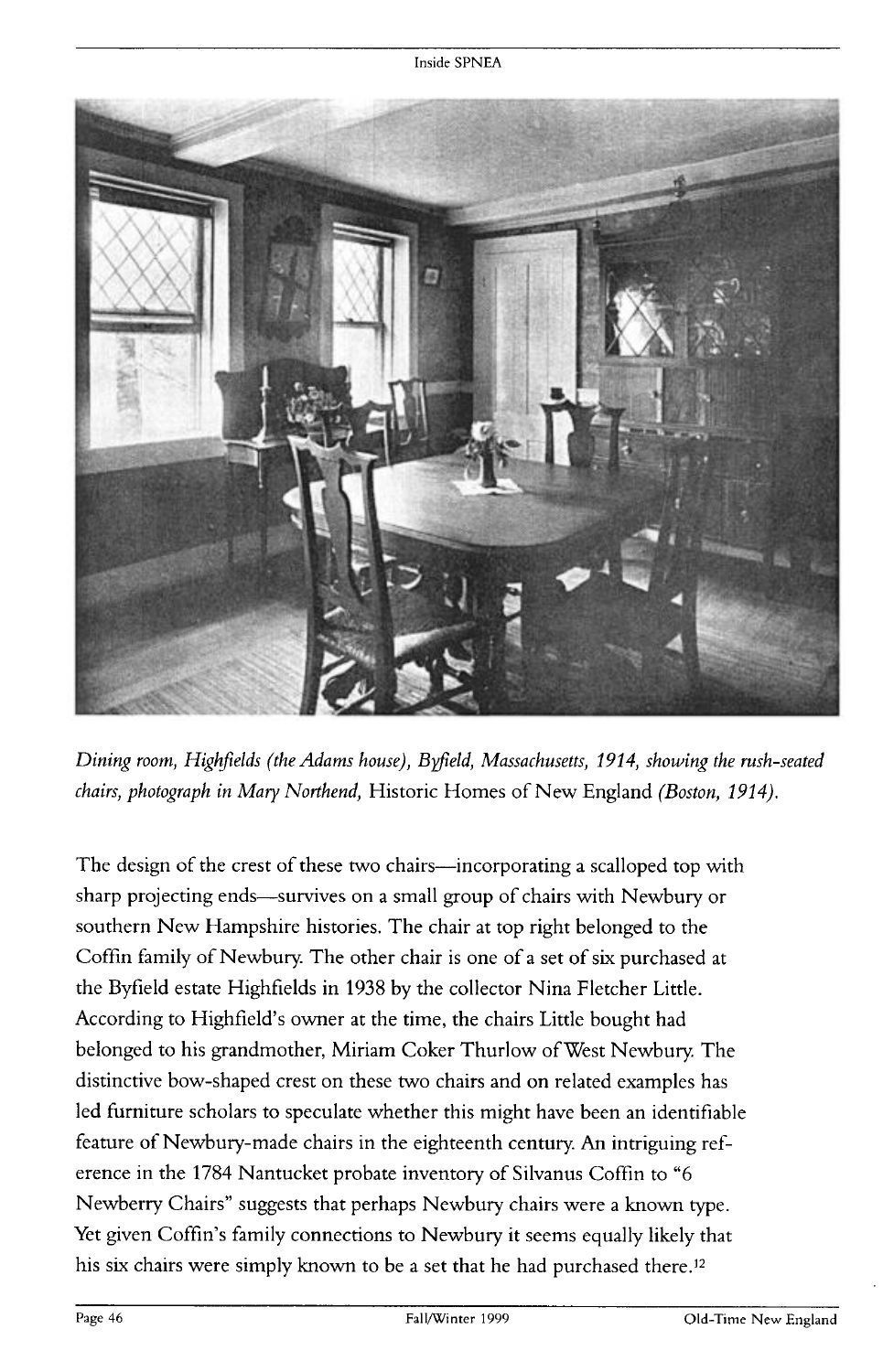

**Rush-Seated Side Chair; about 1760-80, Newbury; maple, ash, rush. 1991.537.2.** 

**Rush-Seated Side Chair; about 1770- 1800, Newbury; maple, ash, rush. 1963.96.**